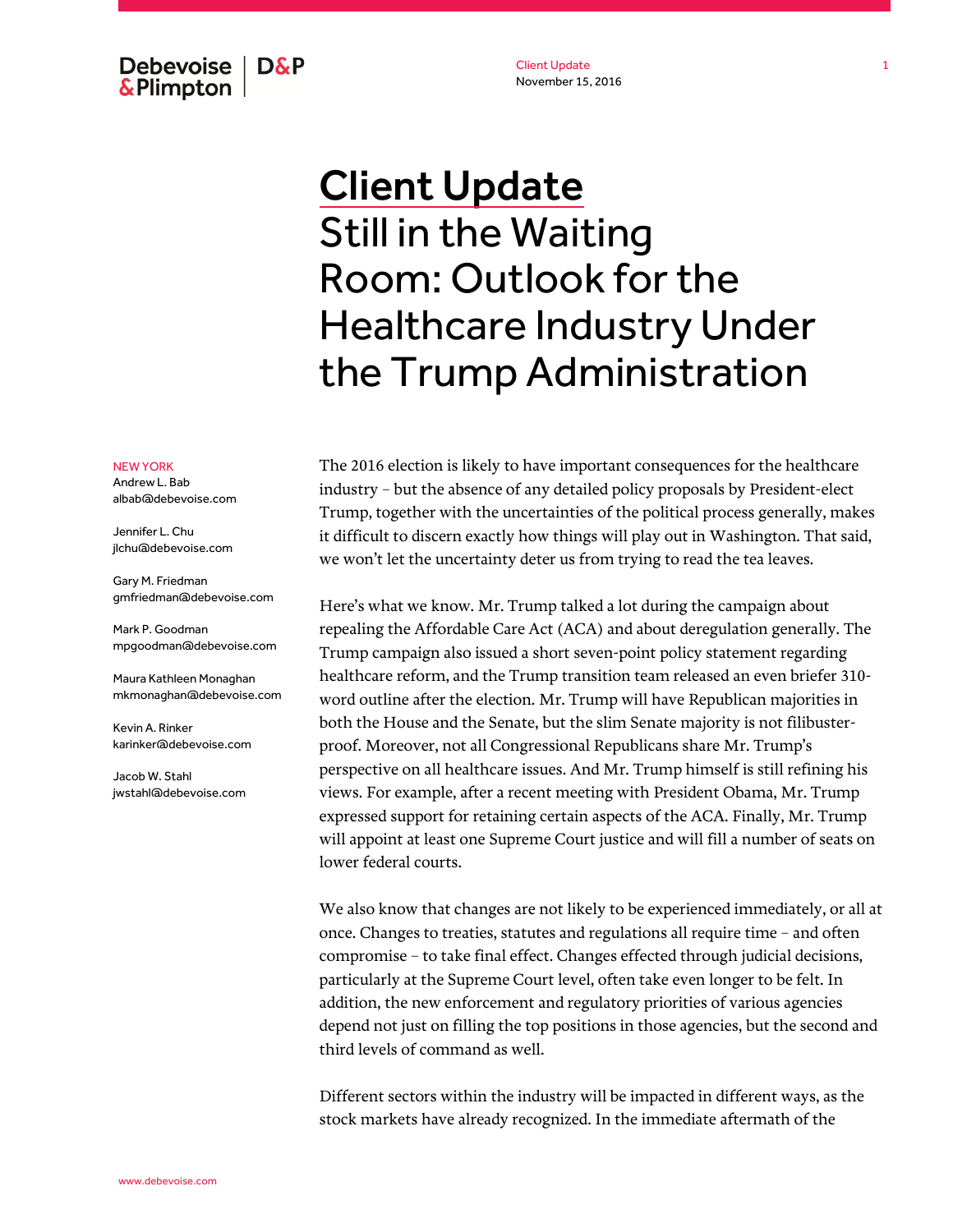election, pharmaceutical stock prices rose, largely in line with the S&P 500, presumably on the view that Mr. Trump would exercise a more free-market, less regulation-heavy philosophy that would benefit pharma companies. On the other hand, the stocks of hospitals and other providers fell significantly, likely reflecting investor concerns that a repeal of the ACA could leave millions of Americans uninsured, which would impact hospitals particularly hard since in many cases they treat patients regardless of their ability to pay.

What is certain is that the healthcare industry will continue to evolve in the new political environment, likely in ways that present opportunities and risks for operators and investors in this space.

#### AFFORDABLE CARE ACT

Significant change to the ACA is inevitable, but the precise shape of that change is less clear than one might think based on Mr. Trump's campaign rhetoric around repeal. Indeed, since the election, Mr. Trump has already proposed retaining both the law's guarantee that consumers cannot be refused coverage due to preexisting conditions and the provision permitting adult children to be covered under their parents' policies through age 26.

#### **Congress' 2015 Repeal of the ACA May Offer a Guide**

The bill repealing the ACA that Congress passed (and President Obama vetoed) in 2015 may offer some clues as to what a "repeal" of the ACA might look like this time around. The 2015 measure would have eliminated:

- the individual mandate, which was a penalty assessed on certain people who did not purchase health insurance;
- subsidies available to low- and middle-income consumers to purchase health insurance;
- the "Cadillac tax" on high-cost health insurance plans;
- the excise tax on medical devices; and
- taxes on high earners, which were designed in part to fund the program.

The 2015 measure did not seek to repeal the ACA's prohibition against insurers discriminating on the basis of preexisting conditions, and it retained the strict limits on insurers' ability to charge higher premiums based on health status. Both of these provisions are highly popular and are likely to receive continued bipartisan support. In addition, while the 2015 measure (which covered subsidies and taxes) was passed through the filibuster-proof budget reconciliation process,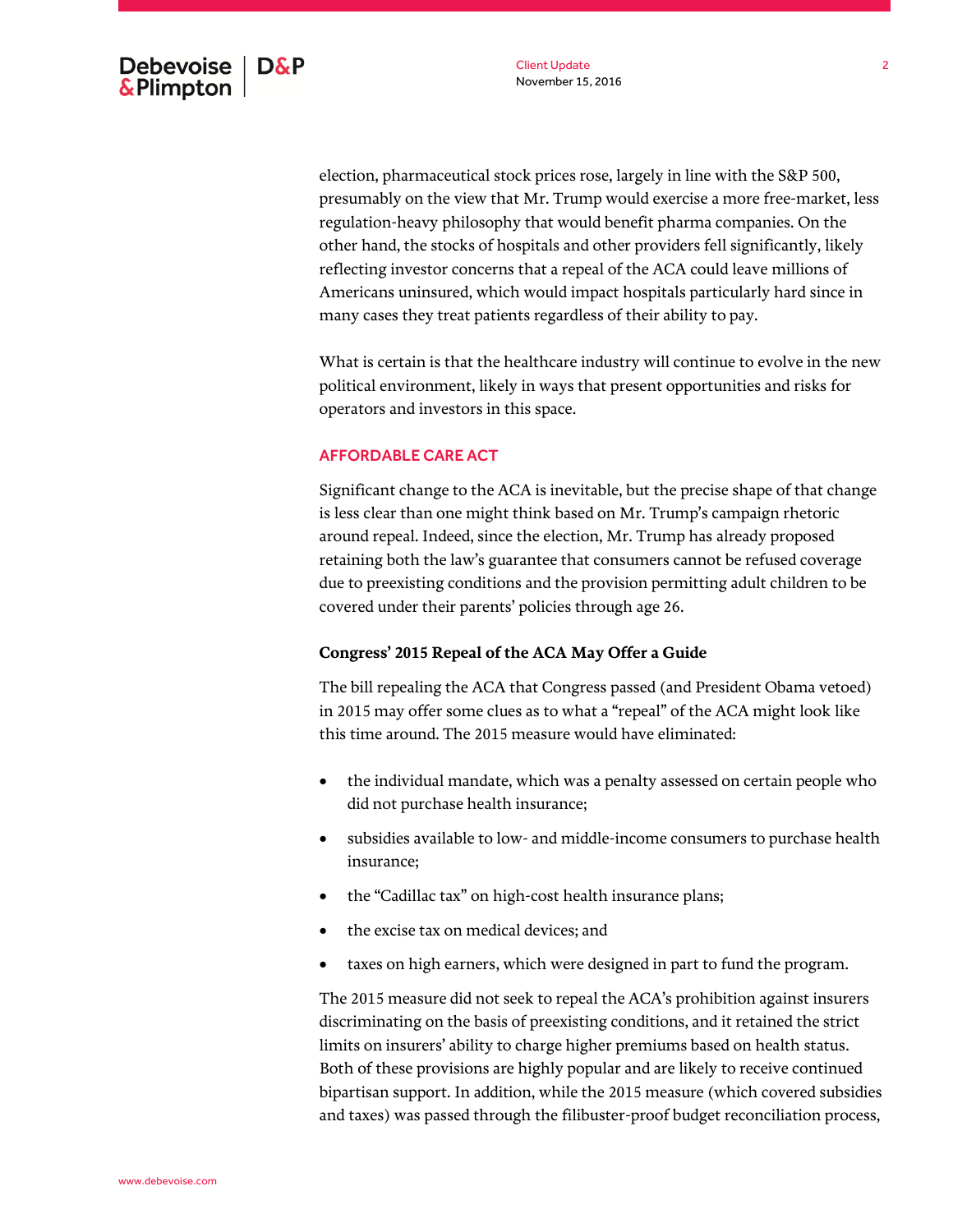many provisions relating to insurance reform likely cannot be altered through the budget reconciliation process because they do not impact federal spending.

#### **The Future of Medicaid Expansion Is in Doubt**

Another big question surrounding the ACA is the future of the provisions that expanded Medicaid to include all adults who earn less than 138% of the federal poverty level. The Supreme Court ruled that, while the ACA made the expansion a condition of participating in the Medicaid program, states could opt out without losing their Medicaid funds. Republican-led states split in their response: some, like Ohio and Indiana, accepted the federal aid to expand Medicaid in their state, while others, like Texas and Florida, refused.

It is also possible that Medicaid may be redesigned. Some Republicans (including Mr. Trump) have proposed curbing the expansion of Medicaid costs at the federal level through the use of Medicaid block grants, whereby the federal government would provide each state with a block grant of federal funds (*i.e.*, an annual fixed sum) to finance that state's Medicaid program. If the state's costs exceeded the block grant, the state would be responsible for financing those costs or would need to cut coverage. Currently, the federal government has an open-ended commitment to help states cover their Medicaid costs but, in exchange, requires those states to cover certain groups of people. Other Republicans have alternatively proposed allowing each state to choose between block grants and a per capita allotment, whereby states would be given a set amount of money per enrollee (which would increase each year).

An important real-world reminder is that when Congress "repealed" the ACA last year, members could vote for the repeal knowing that it was certain to be vetoed. It is unclear whether there is enough support and fortitude to pass the same repeal (or move to a system of block grants or per capital allotments), knowing it will have actual consequences, including for many of Mr. Trump's supporters. Several Republican senators from states with large populations of Medicaid beneficiaries were opposed to the repeal of the Medicaid expansion. With a narrow Republican majority, it is therefore uncertain if there are enough votes to roll back the expansion or alter Medicaid funding.

#### **Trump Has Identified a Few Key Features of an ACA Replacement**

Mr. Trump's post-election 310-word outline on healthcare identified a few priorities that his administration might include in an ACA replacement, including:

making premiums tax-deductible;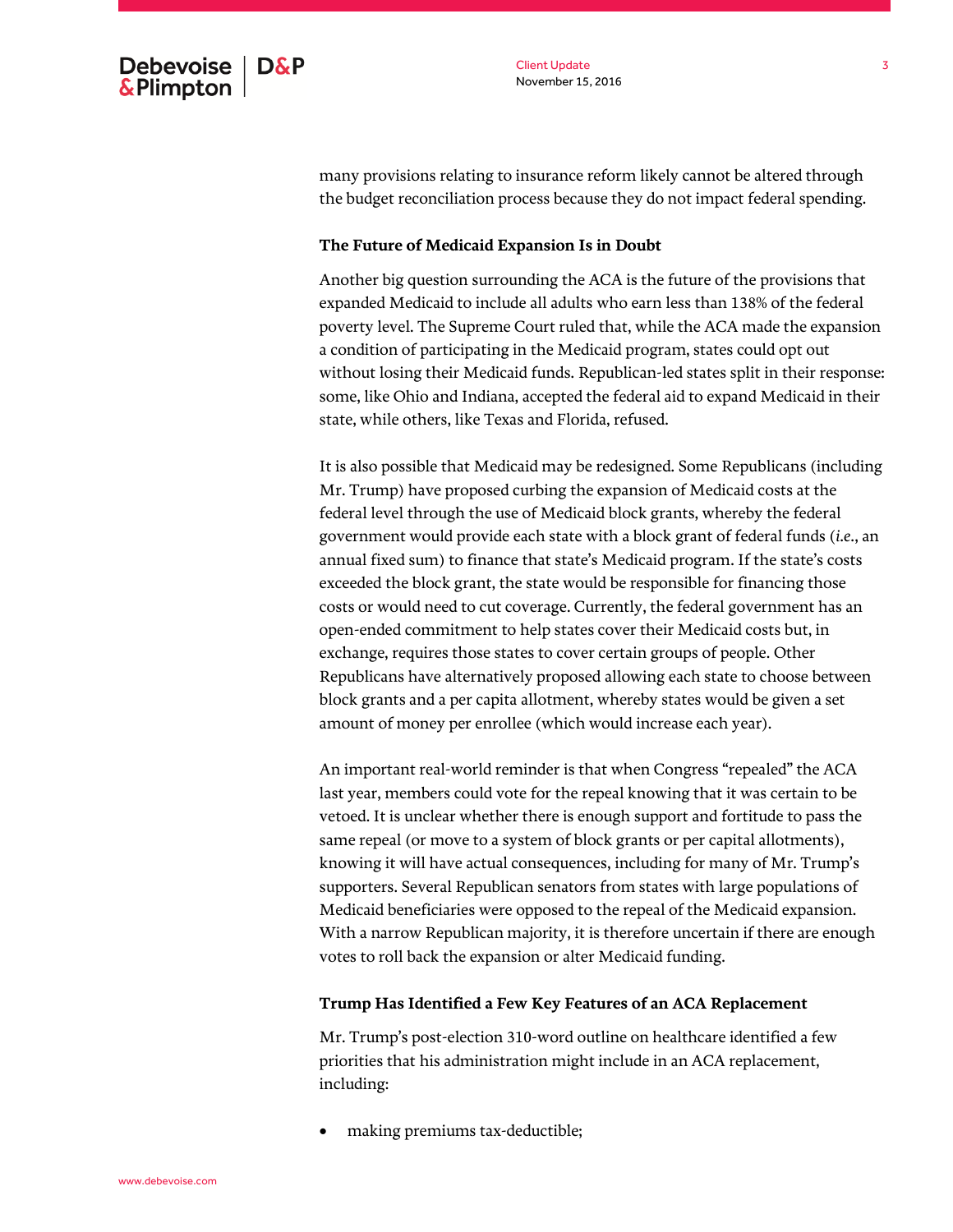

- expanding the availability of Health Savings Accounts, which allow people to set aside pre-tax dollars for health expenses; and
- permitting the purchase of insurance plans across state lines.

It is unclear how the last proposal would work in practice as most managed care plans feature local networks of providers, so an insured in one state might need to go to out-of-network providers, or travel to in-network providers, for all of her health care if the plan were based in another state. Mr. Trump has also proposed working with high-risk pools to cover individuals with pre-existing conditions who have not maintained continuous coverage previously. However, if all of the ACA's insurance market reforms remain intact, it is not clear whether and for what group high-risk pools would be needed.

#### **What is the Bottom Line?**

Any changes to the ACA will have significant and varied implications for different sectors within the healthcare industry:

- For medical device manufacturers, a repeal of the excise tax would be an outright win.
- The balance of bargaining power between insurers and providers may change if the ACA is dramatically altered, although we do not know yet which side will benefit from that development.
- Tax deductions for premiums and increased usage of Health Spending Accounts may increase consumption of healthcare products and services by middle- and upper-income consumers, which would benefit hospitals and other providers.
- Non-partisan experts estimate that an ACA repeal similar to the 2015 bill passed by Congress would lead to more lower-income people being uninsured, particularly if the Medicaid expansion is rolled back. Hospitals, which have benefitted from reduced levels of bad debt and charity care writeoffs as the ACA has reduced the uninsured population, may see those gains eliminated in whole or in part.
- The pharmaceutical industry may similarly lose out on drug purchases by people that formerly received free or subsidized insurance but can no longer afford it.

#### PRESCRIPTION DRUG PRICING

Conventional wisdom is that Mr. Trump's election and the continued Republican majorities in Congress will benefit the pharmaceutical industry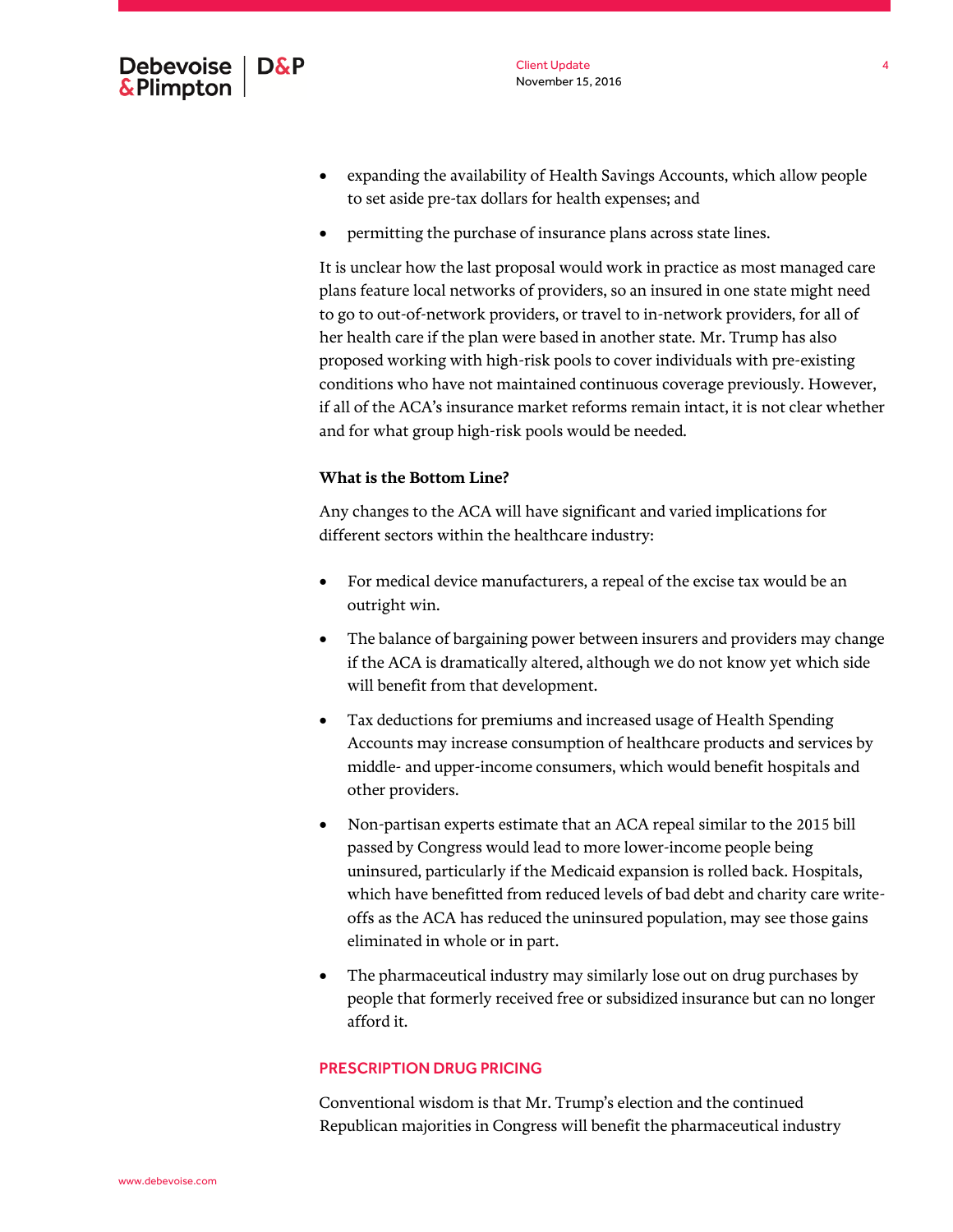relative to the alternative because Hillary Clinton and Congressional Democrats had actively called for controlling prescription drug prices. In addition, the pharmaceutical industry scored a major victory in defeating Proposition 61, a California ballot initiative that would have prohibited California state agencies from buying prescription drugs at prices higher than those paid by the U.S. Department of Veterans Affairs.

While Mr. Trump is regarded as business-friendly and did not make prescription drug pricing a major issue in his platform, he has expressed support for introducing more competition into the healthcare marketplace. And a couple of his campaign proposals, if implemented, could have the effect of depressing prescription drug prices:

- *Permitting the Centers for Medicare & Medicaid Services (CMS) to negotiate drug prices –* Currently, CMS is prohibited from negotiating prescription drug prices. Earlier in his campaign, Mr. Trump took the position (one shared by many Democrats) that this prohibition should be lifted so that CMS could use its enormous purchasing power to negotiate significant discounts to the prices of drugs covered by Medicare Part D. However, repeal of this prohibition seems unlikely as the prohibition has strong support among Congressional Republicans and Mr. Trump stopped raising this issue as a major campaign point over the summer.
- *Allowing the importation of cheaper foreign drugs* Mr. Trump and certain members of Congress have supported lifting the ban on American consumers purchasing prescription drugs overseas (where drugs are in some cases cheaper, due to price controls or otherwise) and importing them into the U.S. However, there is strong Congressional opposition to lifting this ban, in part due to safety and quality issues if unregulated drug importation were legalized. In any event, Mr. Trump's recent 310-word healthcare plan does not include this policy point, so it is not clear whether Mr. Trump continues to view this as a priority.

Even if the Trump administration does not pursue these proposals, the pharmaceutical industry may remain subject to intense public scrutiny and a relatively hostile political environment. Recent high-profile price increases by drug manufacturers have subjected them to a torrent of media and Congressional criticism that shows few signs of abating. A Senate hearing on Mylan's EpiPen, the subject of the most recent drug pricing controversy, is scheduled for November 30, and there have been calls by Congressional Republicans and Democrats to require greater disclosure of prescription drug price increases.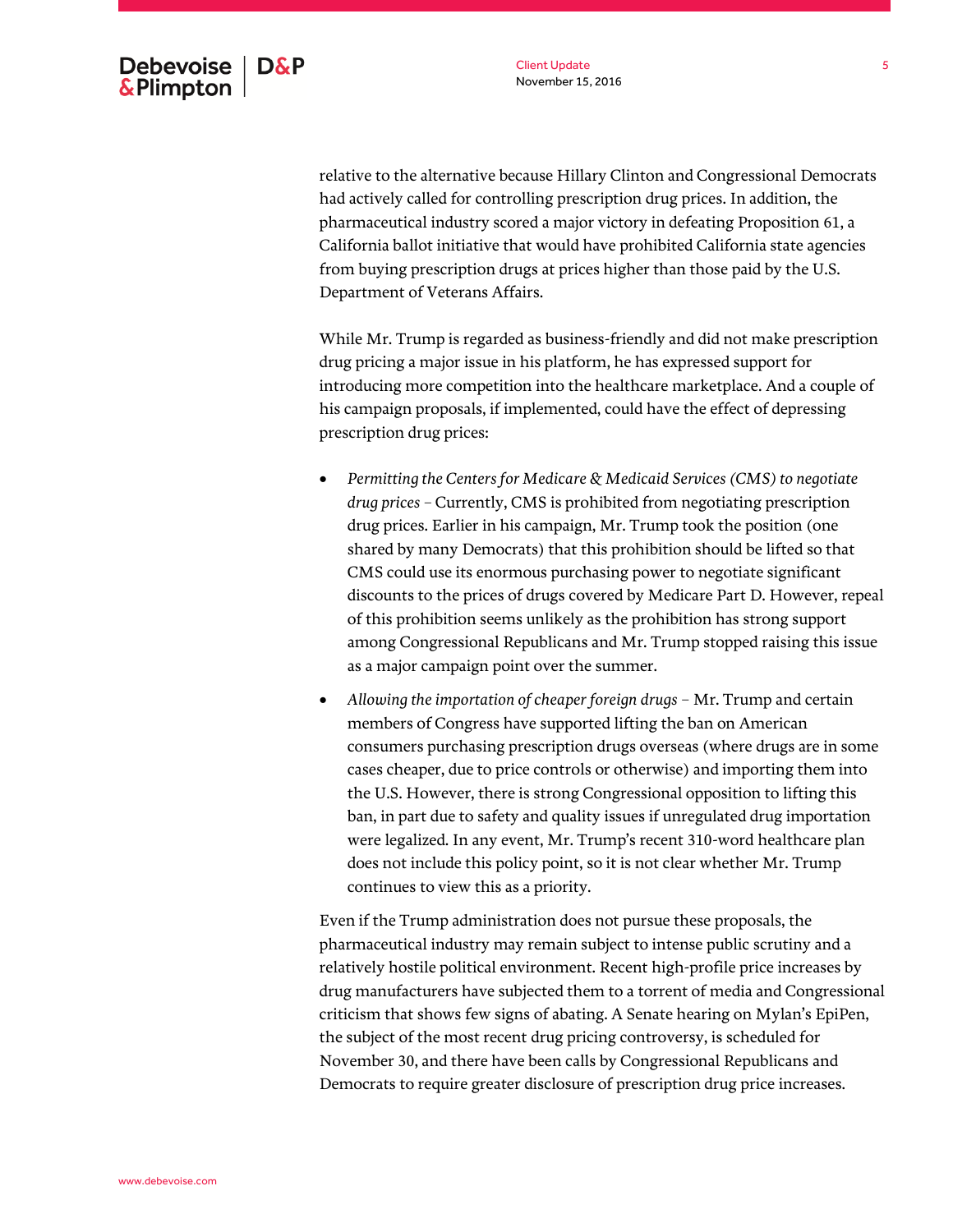### PRICING OF MEDICAL SERVICES

As part of the Trump campaign's stated aim of creating consumer-focused healthcare, Mr. Trump has argued that hospitals and other healthcare providers should promote greater pricing transparency, allowing individuals to shop to find the best prices for medical examinations and procedures. However, aside from elective cosmetic procedures, most medical procedures are not priced like simple commodities. Instead, hospitals determine rates through negotiation with insurers – the results of which are kept confidential – and typically offer discounts to uninsured patients. At a minimum, we would expect that hospital pricing may be subject to significant political scrutiny.

In addition, it is likely that medical providers will continue to experience a shift from volume-based to value-based payment models, particularly as this shift has received bipartisan support in Congress.

#### TAX REFORM

The current U.S. tax regime of high corporate tax rates and penalties for repatriating foreign earnings incentivizes U.S. healthcare companies with foreign operations to divert profits offshore and keep them permanently reinvested there. Some have taken a step further and have become subsidiaries of foreign merger partners (through "inversion" transactions). For many U.S. healthcare companies, these tax-driven arrangements are a matter of necessity in an internationally competitive environment. Leaders in Congress concerned about these developments are eager for significant tax reform, and some believe that the outcome of the election creates an opportunity, which has not been present in the recent past, for major tax legislation.

Although details of any legislation are speculative at this time, the broad themes are likely to be removing the disincentive to invest domestically and encouraging the repatriation of offshore earnings.

In June 2016, House Republicans prepared a tax policy paper (known as the "Blueprint"), which many believe will be the starting point for legislation. The most important provisions of the Blueprint are:

- The corporate tax rate would be a flat 20%.
- Businesses could immediately expense 100% of the costs of business investment (including in plants and equipment, but excluding investments in land).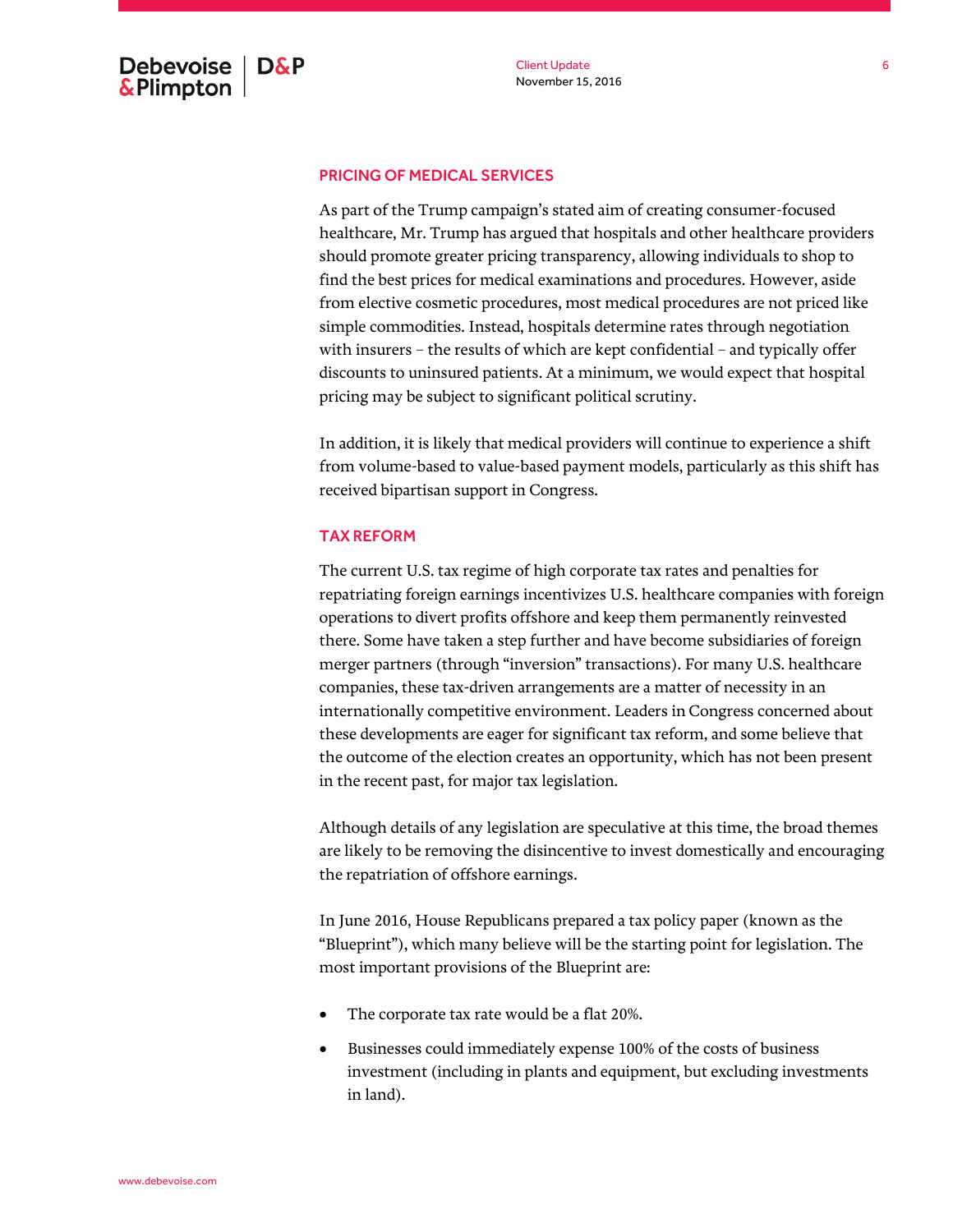www.debevoise.com

- Accumulated offshore earnings (whether or not they are ultimately repatriated) that are held in cash or cash equivalents would be subject to an immediate 8.75% tax, and accumulated offshore earnings held in other forms would be taxed at a 3.25% rate (which could be paid over an 8-year term).
- Prospectively, foreign earnings and distributions from foreign subsidiaries would be exempt from U.S. tax, thereby eliminating the penalty for repatriating earnings (*i.e.*, removing the "lockout effect").
- Interest expense in excess of interest income would be non-deductible.

With the exception of the last proposal concerning the disallowance of interest expense, these provisions, if enacted, could be expected to remove a disincentive to invest in the U.S. and to stimulate the repatriation of foreign earnings, which could be used to spur investment and acquisition activity or be distributed to shareholders.

#### REDUCTION IN FEDERAL REGULATION

In keeping with his business-friendly message, Mr. Trump has voiced his general commitment to regulatory reform, including implementing measures to reduce the size of the federal government and decrease the costs of regulatory compliance for U.S. businesses and shifting regulatory responsibilities – especially with regard to health insurance – from the federal government to the states.

The First 100 Days Action Plan that the Trump campaign released in late October includes proposals to, among other things, place a hiring freeze on federal employees and require that, for every new federal regulation, two existing regulations be eliminated. In addition, both the First 100 Days Action Plan and the 310-word health plan released after the election highlight the need to "reform" the Food and Drug Administration (FDA). Both plans emphasize the need to "cut red tape" and approve "new and innovative medical products." Although details of the proposed reform have not been made available, it could include accelerating the process to approve new drugs, approving new uses for already-approved drugs and lowering the bar to approving generic drugs. While FDA reform could potentially make the approval process more rapid and less burdensome for pharmaceutical and biotech companies, it could also result in introducing heightened competition into the marketplace.

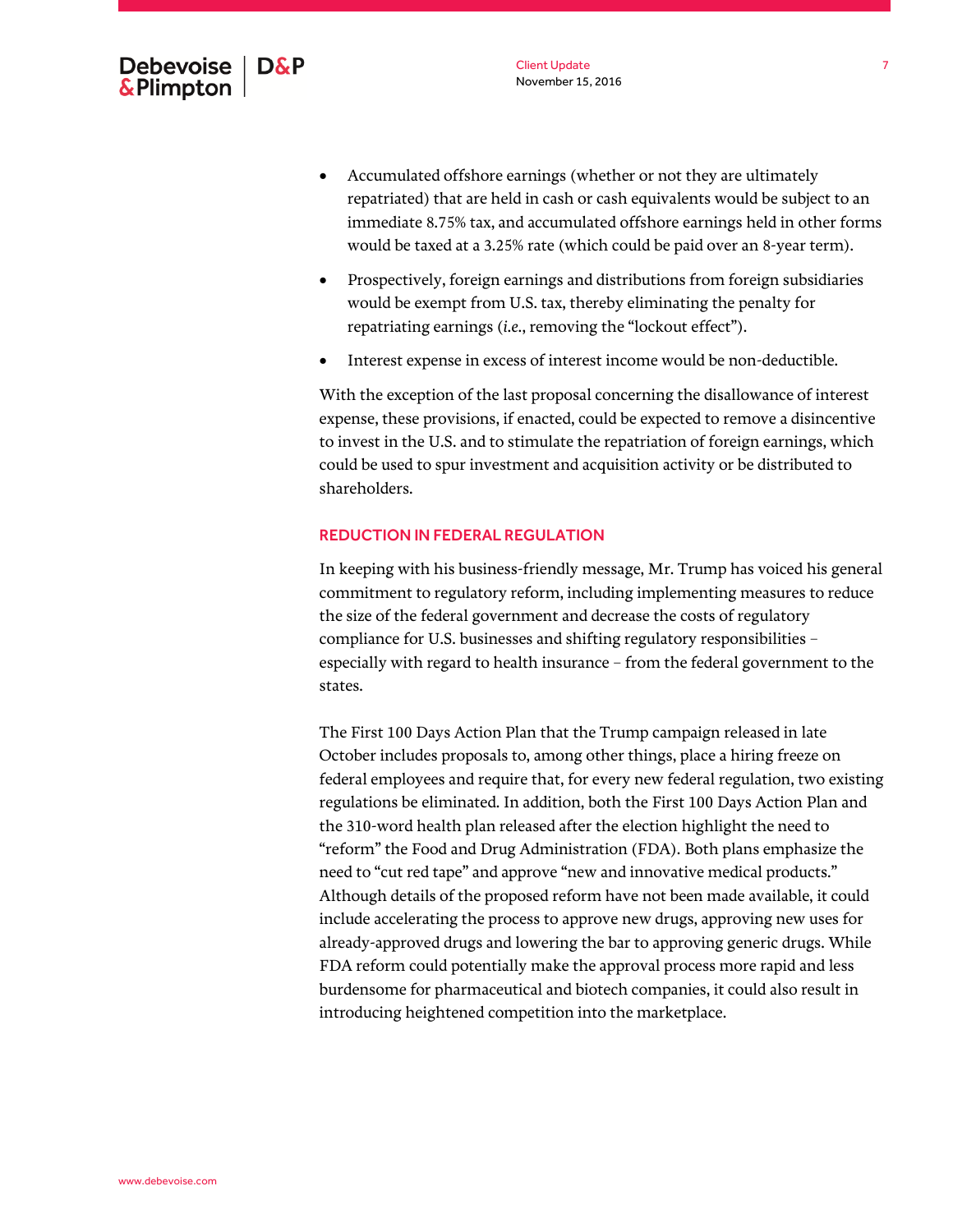#### FREE TRADE AGREEMENTS

Opposition to free trade agreements has been a pillar of Mr. Trump's platform. The pharmaceutical industry, which operates globally and relies on manufacturing conducted outside of the U.S., is generally in favor of free trade.

Mr. Trump voiced his strenuous opposition to the Trans-Pacific Partnership (TPP) throughout the campaign, and the TPP has effectively died since the election, with the Obama administration acknowledging last week that there is no path forward for the twelve-nation pact. The collapse of the treaty may have mixed consequences for different subsectors within the pharmaceutical industry. For example, manufacturers of branded pharmaceutical products generally supported provisions of the TPP that would have expanded patent protections and market exclusivity for new pharmaceutical products and provided a harmonized and more predictable framework for addressing third party challenges to intellectual property underlying their pharmaceutical products (modeled on the Hatch-Waxman Act). However, some industry players were also concurrently lobbying against other provisions of the TPP that would have shortened the period for data exclusivity protection for biologics to less than the period granted under U.S. law, while other players (such as generics companies) and patient advocacy groups were lobbying in favor of shortening those exclusivity periods.

Whether Mr. Trump would actually seek to renegotiate or withdraw from the North American Free Trade Agreement (NAFTA) remains to be seen. Doing so could jeopardize pharmaceutical companies' cross-border operations in Mexico and Canada and roll back the intellectual property protections under the treaty. However, Congressional approval may well be required to abrogate a treaty entered into by the U.S., potentially presenting a real obstacle to the success of such a proposal. In any event, Mr. Trump's positions on free trade agreements may make it more difficult for the pharmaceutical industry to use free trade agreements to gain access to new markets in the future.

#### ANTITRUST MERGER REVIEW

Many sectors within the healthcare industry have experienced waves of consolidation. These mergers have come under increased regulatory scrutiny. Notably, this summer, the U.S. Department of Justice sued to block two major mergers in the health insurance sector: Anthem Inc.'s proposed \$54bn acquisition of Cigna Corp. and Aetna Inc.'s \$37bn acquisition of Humana Inc.

While the traditional assumption is that merger review by antitrust authorities is more lax during Republican administrations than during Democratic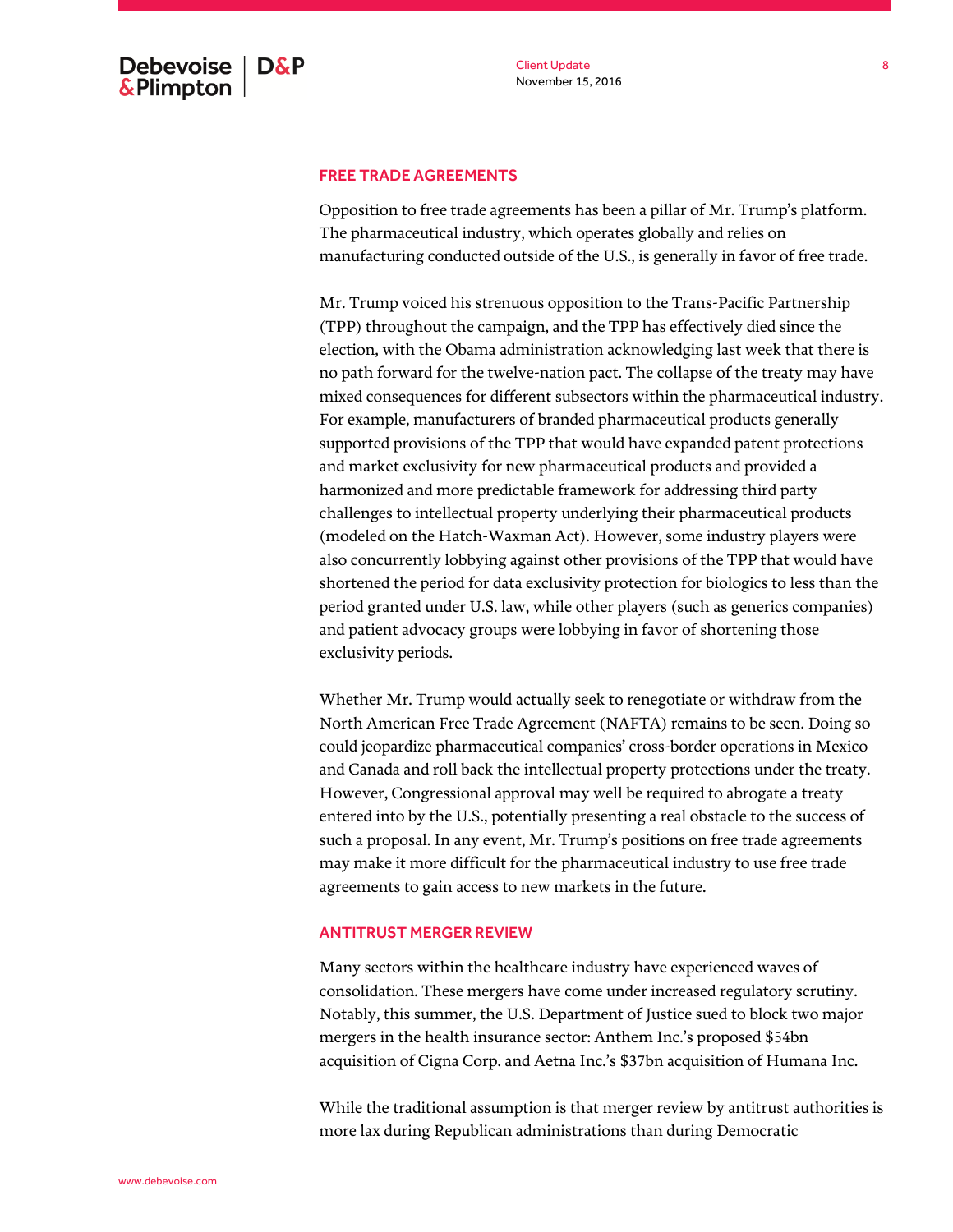administrations, Mr. Trump has made a number of statements that could put that assumption in doubt. He has, for example, been vocal in advocating for increased competition in the marketplace with respect to drug pricing, healthcare services and insurance offerings. During the campaign, he also praised the enforcement of antitrust laws to prevent the formation of large corporate conglomerations. Most recently, he criticized AT&T's planned takeover of Time Warner and said he would seek to block the merger.

While it is too early to tell what the antitrust enforcement priorities will be under a Trump administration, many observers believe that a more mergerfriendly climate is ahead. The CEO of Aetna stated last week that Aetna's stock rose significantly after the election because investors believed the Department of Justice under the Trump administration will be more likely to approve the Aetna-Humana merger. However, the prospect of the change in administration is unlikely to have an immediate or direct effect on the Department of Justice's conduct of the pending lawsuits against the health insurance mergers to the extent those lawsuits proceed to trial before the inauguration.

#### ENFORCEMENT PRIORITIES

The healthcare industry is affected not just by what laws and regulations are on the books, but also how they are enforced. Mr. Trump has yet to name his Attorney General so it is difficult to identify the enforcement priorities of the Trump administration when it comes to healthcare. The Obama Justice Department made healthcare fraud a high priority and was also, in the aftermath of the 2008 market collapse, focused on individual criminal culpability in healthcare as well as other industries. Mr. Trump's voters may favor an ongoing focus on individual criminal prosecutions as part of their disaffection with corporate elites; on the other hand, Republican administrations tend not to pursue such cases with as much vigor.

The Obama administration also brought a significant number of high-profile bribery cases against the healthcare industry under the Foreign Corrupt Practices Act (FCPA), racking up enormous penalties. Mr. Trump has called the FCPA a "horrible law" so it seems that he may not favor as aggressive an approach to FCPA enforcement. A reduced risk of investigation and enforcement in the FCPA area might well benefit healthcare companies operating globally.

The False Claims Act (FCA) is another statute that looms large in the healthcare space. If the Department of Justice elects to pursue fewer FCA cases against healthcare companies, that may leave more cases to be brought by private